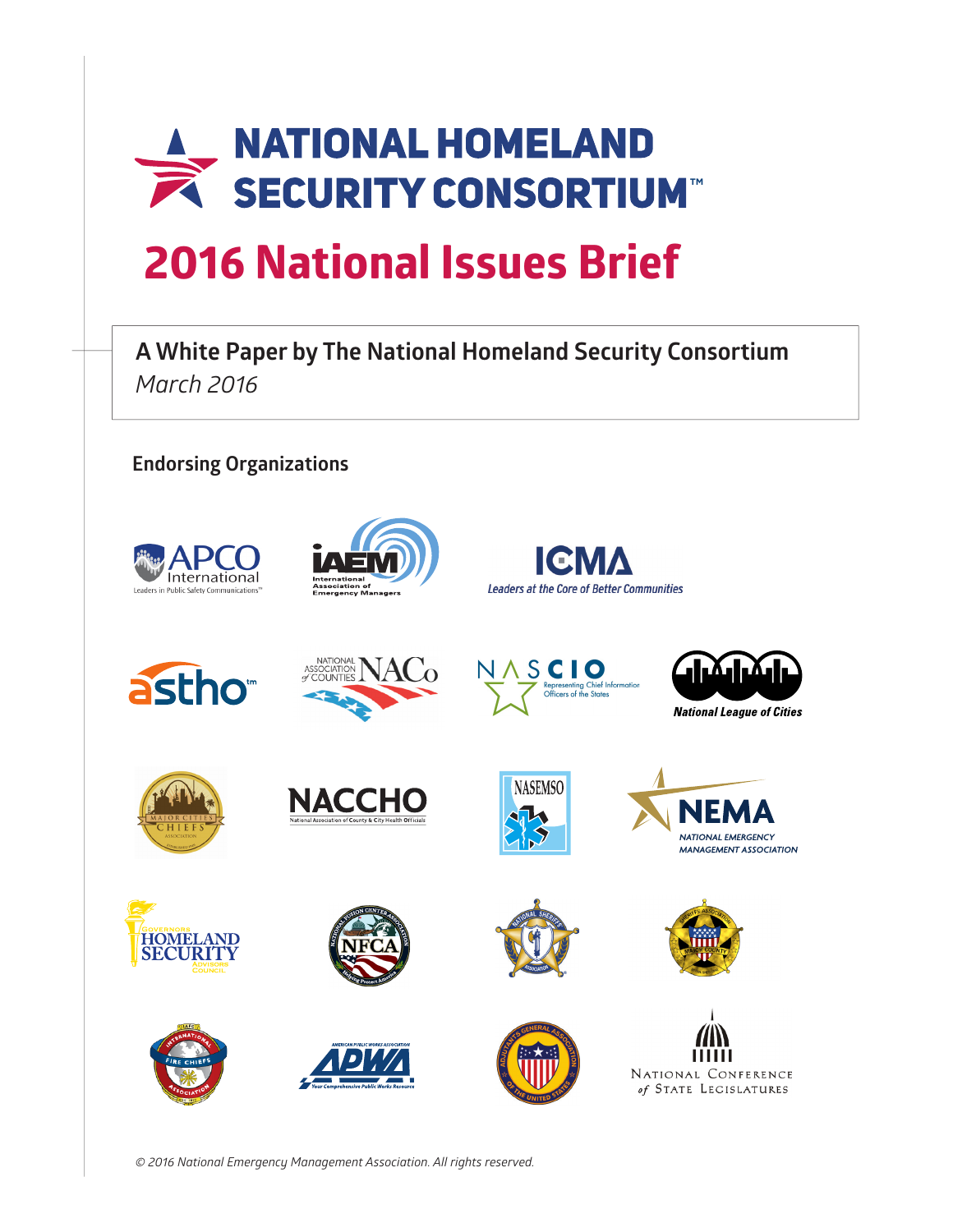# **Executive Summary**

**Since 2002, the National Homeland Security Consortium has provided a forum for the public and private sector disciplines and professional organizations to come together to share efforts, ideas, policies, and perspectives of vital concern to the nation's health, safety, and security efforts.** These 22 national organizations – representing an array of local, state, territorial, private safety, health and security professionals – are an indisputable example that collaboration, coordination, and honest, open debate amongst diverse constituencies can advance comprehensive and strategic success.

In 2008, 2010 and 2012 the Consortium issued a series of white papers outlining national homeland security issues of greatest concern to state, local and private sector officials.

#### **Some of the primary issues addressed include:**

- **Intelligence and Information Sharing**
- **Use of the Military**
- **Unified Effort**
- **Communications Interoperability**
- **Critical Infrastructure Protection**
- **Medical Surge Capacity**
- **Immigration and Border Security**
- **Climate Adaptation**
- **Violent Extremist Ideologies**
- **WMD Proliferation**

The U.S. has taken aggressive steps and spent billions of dollars to protect people, infrastructure, and economic interests. While great progress has been made over the years in many of these areas, it is critically important that they are continually assessed and strategies updated to reflect the changing threat.

The purpose of this 2016 paper is to create awareness of several existing, evolving, and emerging challenges that the Consortium believes require the attention of our elected officials and the nation's homeland security leaders and influencers.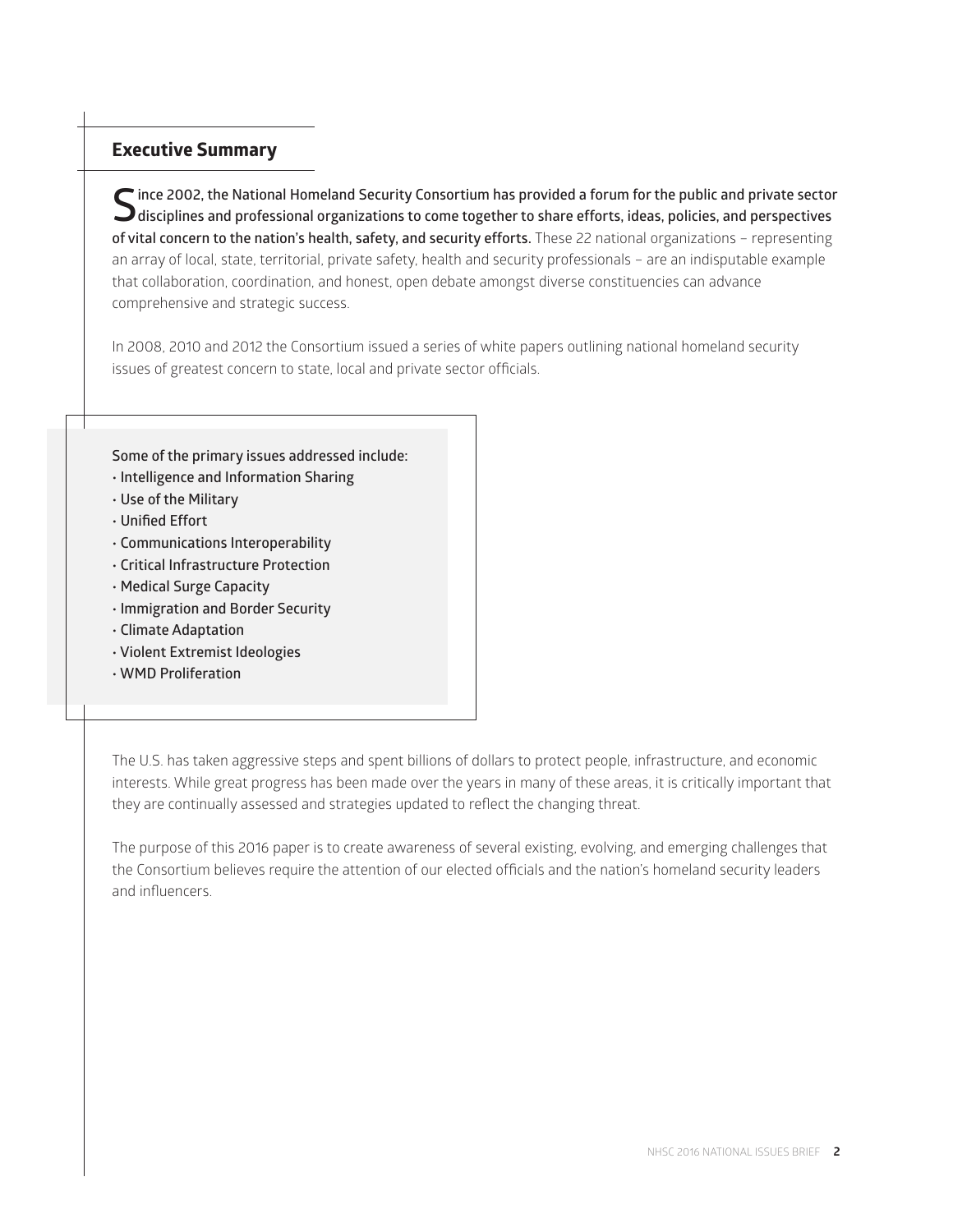# **CHALLENGES TO BE ADDRESSED**

#### **Cybersecurity**

Cybersecurity is a very complex issue that is difficult for government and the private sector at any level to address due to the highly technical nature of the threat, sufficient number of trained and experienced cybersecurity personnel, required interdisciplinary and intergovernmental partnerships, and the significant resources required to prepare and mitigate, let alone prevent and respond to any incident. Technology continues to be utilized in ways that seek to make the public safer, but new encryption methods and concerns over privacy and transparency have imposed barriers and restrictions to critical technology and data and information sharing to advance public safety.

The physical consequences of a cyber-attack, particularly on our critical infrastructure and interdependent systems, would be significant and could stress even the most prepared jurisdictions. Managing the consequences of a cyber-attack requires cooperation and coordination among many disparate agencies and the private sector. Federal, state and local governments, and the private sector should work together to generate sound policy solutions, operational coordination, and mutually agreed upon objectives that ensure the security of connected networks and systems without sacrificing privacy and economic values.

#### **Critical Infrastructure Fragility**

There is a growing sense of urgency and concern for the fragility of critical infrastructure in the face of the growing number of catastrophic natural and human-made events. The ever changing range of threats along with the need for our infrastructures' inter-connected reliability adds to the complexity of making informed decisions that reduce risk within an environment where limited resources are subject to multiple demands and priorities. Yet, as a nation we must address an aging infrastructure that leaves communities vulnerable, has the potential to disrupt timely emergency response, and adds significant costs to long term disaster recovery. We must also recognize the complex interdependencies of our national systems, particularly the movement of goods, services, and people, which rely on a resilient infrastructure.

The nation must adopt a comprehensive resilience plan, harnessing both public and private resources, to re-invest in the nation's critical infrastructure.

#### **Natural Threats**

*Climate Adaptation –* Communities from coast to coast are vulnerable to the effects of changing climate conditions and extreme weather. Rising sea levels affect coastal communities and increase their vulnerability to hurricanes and coastal flooding while extreme weather can impact the severity of traditional natural hazards throughout the country. More severe and costly disasters are becoming the norm. While determining the cause of this global phenomenon may be an important factor in slowing, halting, or reversing the impacts, the Consortium is primarily concerned with the actions, policies, and strategies that are necessary to mitigate, respond to, and recover from its consequences.

*Infectious Disease –* In the 2000s, the nation had to prepare for and, in some cases, respond to such threats as the H1N1 influenza pandemic, SARS, Highly Pathogenic Avian Influenza, and now Zika Virus Disease. Ebola cases in the U.S. demonstrated the increasing need for a well-integrated public health and emergency response system to address future infectious disease outbreaks. The nation must continually review and update its public health and medical preparedness plans and strategies, and ensure there are adequate resources to address the future threats which are increasing in frequency and global impact.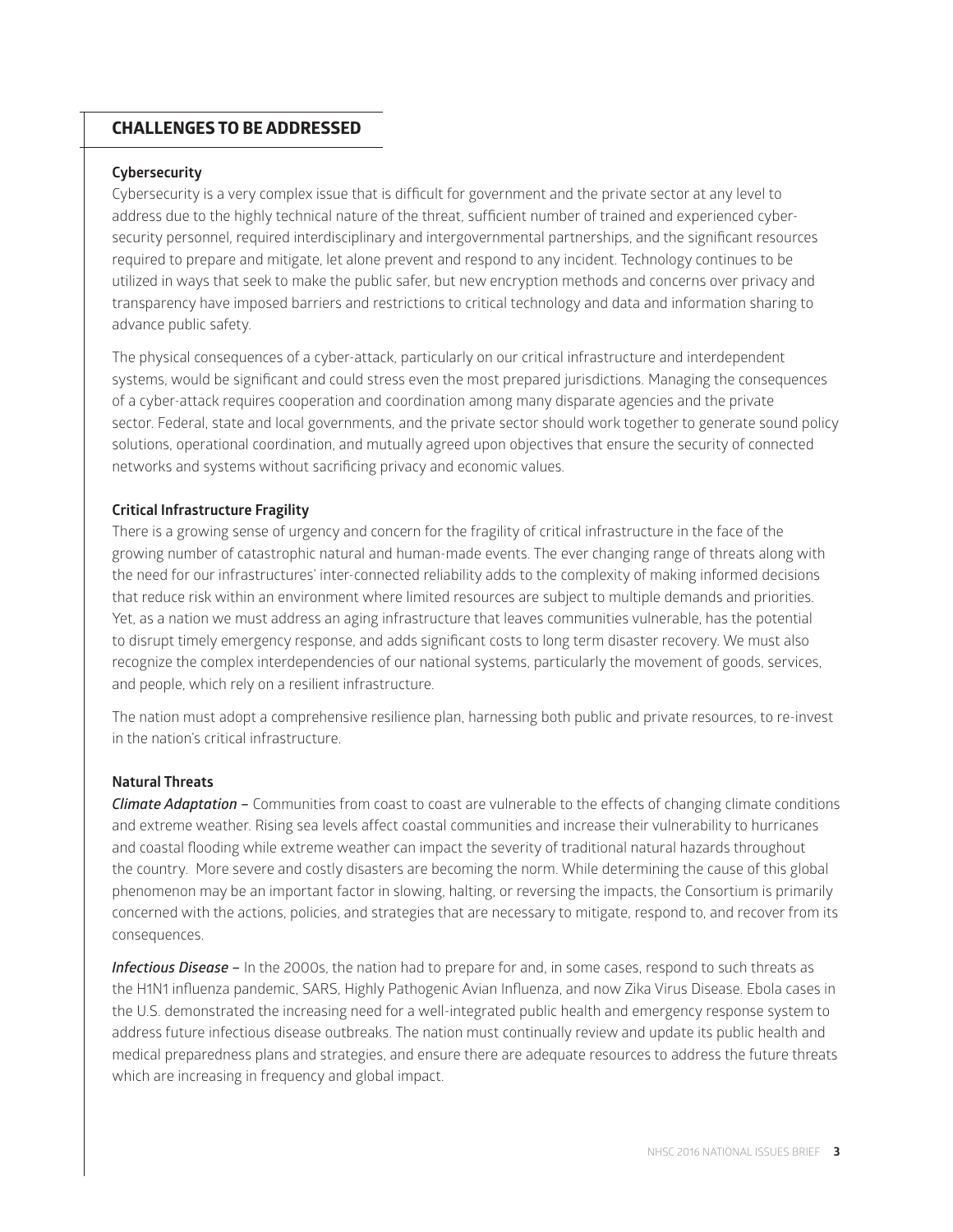*Emerging Issues –* Traditional events can morph into complex scenarios without warning and manmade or natural threats that seemed unimaginable just a few decades ago will inevitably stress existing response and recovery structures at all levels of government. Our challenge as a community is to organize, establish policy, train, educate and resource to better react to events and scenarios that are outside the norm before they occur. Preparing for threats of the future requires that first responders remain flexible so they can adapt as risks change and evolve. Government must stop planning for disasters of the past and focus more on the disasters of tomorrow. This will require new approaches, innovative thinking and an acceptance of technologies in shorter timeframes than we are traditionally accustomed to.

#### **Countering Terrorism**

There is a persistent threat of attack facing the U.S. from the Islamic State, Al Qaida, returning foreign fighters and homegrown violent extremists. Of grave concern is the ability of foreign terrorist groups to utilize social media, the internet and their U.S. based followers to spot, assess, recruit and radicalize, inspire, direct or influence persons to support and/or target and attack the homeland. The ever growing radicalization of individuals highlights the need for new strategies and resources to combat such threats within the homeland. State and local governments must be engaged in programs to counter violent extremism through knowledge and identification of radicalization triggers and methods, and through community engagement efforts to help break the cycle of radicalization where possible.

While tremendous progress has been made in building fusion center intelligence capacity and federal information sharing, greater investment is needed to implement and standardize state and local information collection and information/intelligence sharing tactics, techniques and procedures so critical to preventing or mitigating attacks against the homeland.

The face of terrorism continues to evolve and change, and the U.S. must be able to recognize, understand, and adapt to ensure that the actions we take are not only effective, but that we do not unintentionally create more long term issues as we attempt to achieve short term objectives.

#### **Immigration Reform**

Immigration and refugee policies are complicating national security and homeland security planning and preparedness measures. The clearest nexus between immigration policy and homeland security occurs along the borders of the country, but addressing border issues alone is akin to treating the symptoms, not the root cause. Immigration poses many cultural, economic, and political challenges. The negative impact to public safety and potential to compromise national security pose the biggest concern and greatest challenge to overcome.

The divergence of views on the specific policies and strategies necessary is a challenge that must be overcome. Leadership at all levels must make real reform a priority to move from debate and conversation to action.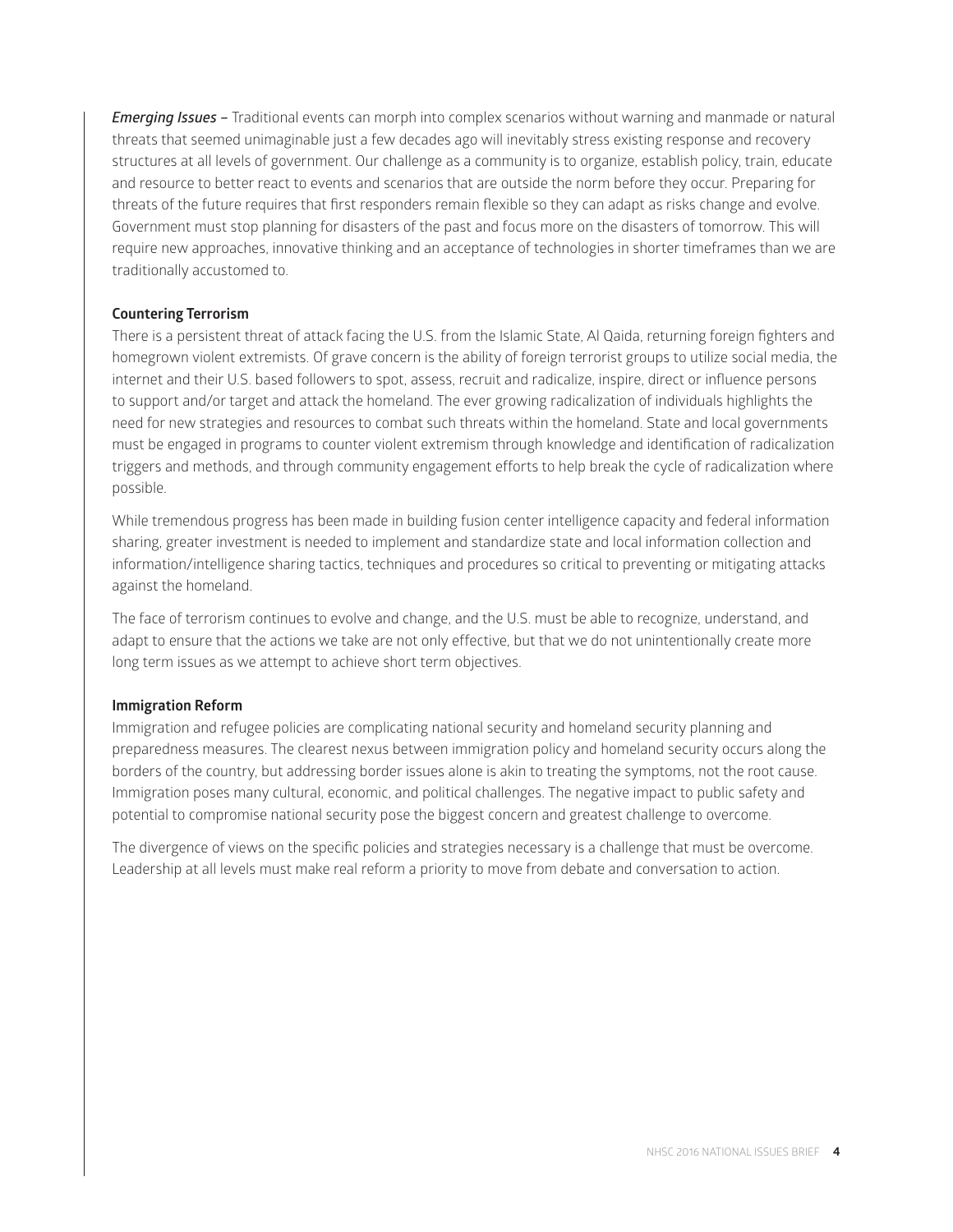# **NATIONAL ACTIONS TO ADDRESS CHALLENGES**

## **Sustained and Flexible Grant Funding**

This nation has made great strides in improving our safety and security. We have more comprehensive interoperable communications systems, regional response assets, a national system of intelligence fusion centers, and an unprecedented level of collaboration and teamwork among state and local responders. From our neighborhood communities through all levels of government, we have acquired resources, achieved collaboration, and built systems to mitigate, prevent, prepare for, and respond to natural hazards and terrorist threats.

Despite progress, our current system lacks the agility to adapt swiftly or convert ideas into action. State and local governments often struggle to address the wide array of current and emerging issues confronting them when federal grant programs are inflexible and have shifting priorities from year to year.

Sustained grant funding for all hazards preparedness, including public health and medical, is necessary to strengthen the nation's homeland security. Training and exercise requirements across federal funding streams should be in alignment and allow for cross collaboration among various disciplines. Regional collaboration should be encouraged and incentivized to support efficiency and financial sustainability. In a financial environment where costs and accountability matter, the ability to leverage limited and disparate funding streams is necessary to create greater efficiencies in the use of federal, state and local dollars.

State and local governments know their jurisdictions best and need the flexibility to set priorities, design solutions, and adapt to rapidly changing conditions without unnecessary bureaucracy.

## **Effective Information Sharing**

Effective information collection and sharing between all levels of government, the private sector and the public is an essential tool to assure diverse stakeholders continue to collaborate on emerging threats where relationships may not already be built or be fully supported by formal information sharing structures. Recent examples include emerging health threats and water emergencies. Unless formal, advanced information collection and sharing structures exist among all the constituencies of the homeland security environment, new threats or hazards will expand in the gaps in information sharing and will slow down an effective response.

# **Mutual Aid to Build Capabilities and Reduce Costs**

The Emergency Management Assistance Compact (EMAC) is the nation's interstate mutual aid mechanism for sharing resources across state lines. All 50 states, the District of Columbia, U.S. Virgin Islands, Puerto Rico and Guam are members. Continuing to build and sustain capabilities at the state and local level enables them to handle the vast majority of emergencies and disasters on their own. This is becoming increasingly important as more non-traditional disasters are occurring which don't rise to the level of a Stafford Act declaration but still require additional resources and assistance. Also, the utilization of mutual aid — both interstate and intrastate — provides invaluable real-world learning opportunities for those personnel providing assistance to impacted jurisdictions. In addition, EMAC provides a cost savings to the federal government as state and local resources are oftentimes more readily available and cost effective.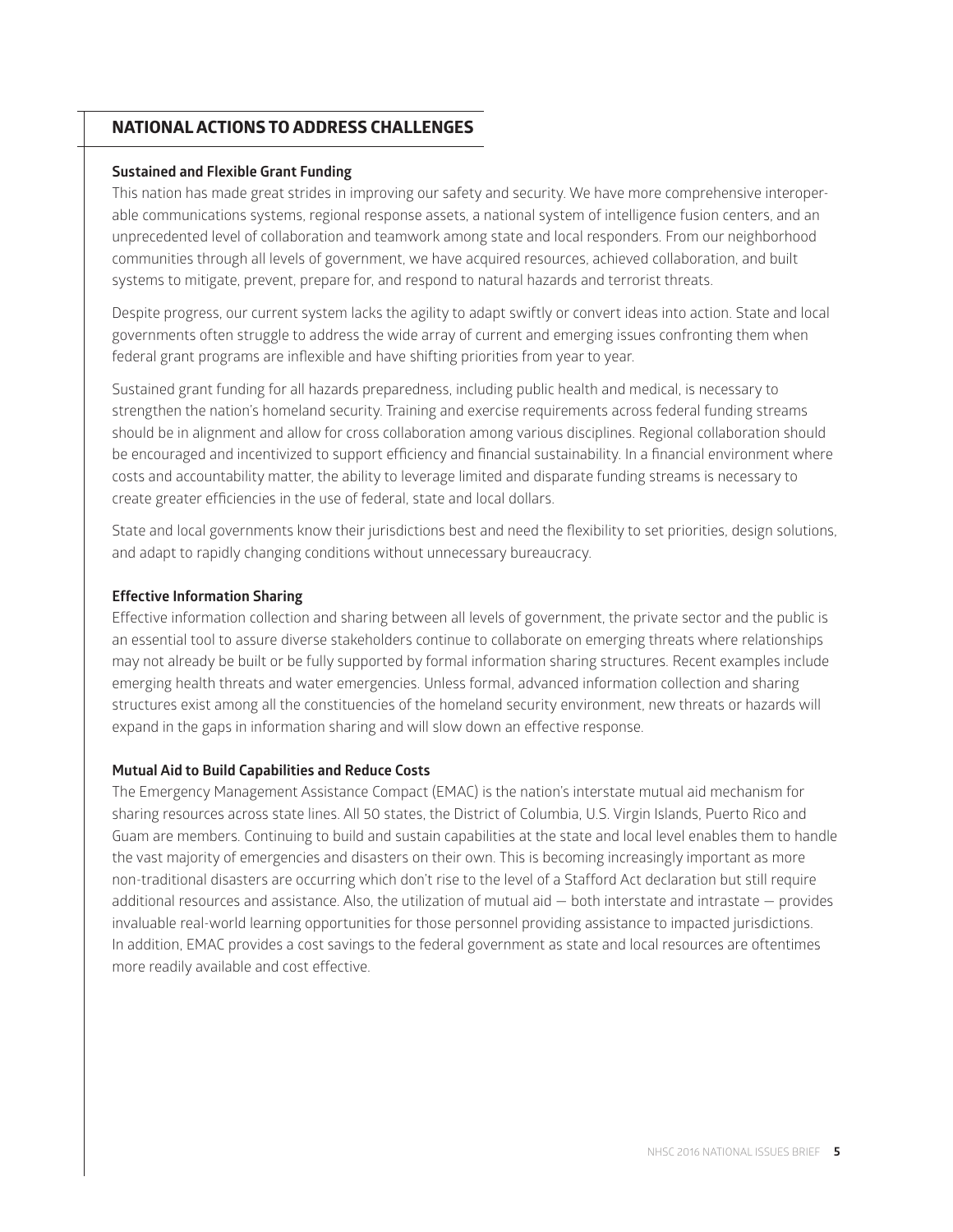Appendix A

# **National Homeland Security Consortium**

# **Purpose**

The National Homeland Security Consortium is a forum for public and private sector disciplines to coalesce efforts and perspectives about how best to protect America in the 21st Century. The Consortium consists of 22 national organizations that represent local, state and private sector professionals. The Consortium is made up of professions that deliver the daily services that are vital to safety and security of the United States. The Consortium is comprised of first and secondary responders as well as those who will provide the sustained effort necessary to respond to any major emergency, including leadership and direction by elected and appointed officials.

The Consortium provides a neutral forum for organizations to exchange ideas, have candid discussions, and galvanize input to the federal government. The differing perspectives of member organizations do not always provide for unanimity on specifics of implementing national initiatives. We do not aim for group think, but aspire to group understanding. More often than not, however, we have found easy consensus on our major goals.

# **Background**

Participating organizations began meeting together in 2002 at the invitation of the National Emergency Management Association (NEMA). The National Homeland Security Consortium is an outgrowth of those initial discussions regarding the need for enhanced communication and coordination between disciplines and levels of government. The Consortium is now a recognized entity by the U.S. Department of Homeland Security and works in partnership with other federal agencies such as the Department of Health and Human Services and Centers for Disease Control and Prevention, and the U.S. Department of Defense.

The Consortium meets at least twice annually and shares information on a regular basis on issues of common interest. Subject matter experts within the Consortium are available as needed to provide input on national strategies, plans and policies impacting state and local governments.

# **Vision**

Enhanced homeland security to prevent, prepare for, respond to and recover from emergencies, disasters and catastrophes through strategic partnerships, collaborative strategies and information sharing.

# **Mission**

Provide a *forum* of key national organizations through effective communication, collaboration, and coordination that positively promotes national policies, strategies, practices and guidelines to preserve the public health, safety and security of the nation.